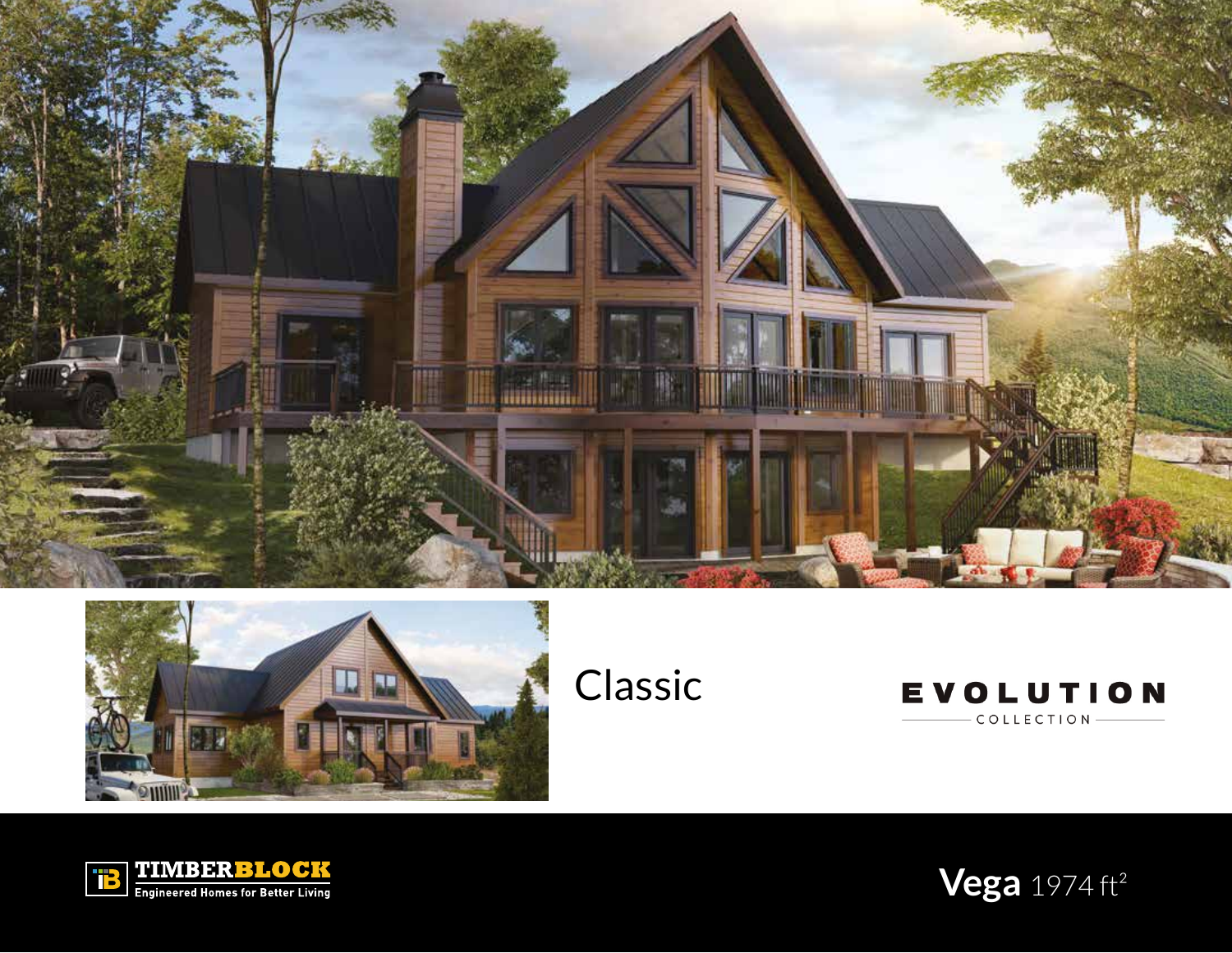



Vega 56'-11" X 35'-7" Classic

**Options** 

Master ensuite 4 season Veranda ............................11'-11" X 14'-5"

First Floor: 1434 ft<sup>2</sup> Second Floor: 540 ft<sup>2</sup> **Total: 1974 ft²**





THE TIMBER BLOCK SYSTEM, ITS COMPONENTS AND INTELLECTUAL PROPERTIES ARE PROTECTED BY INTERNATIONAL PATENTED PENDING LAWS. @2015 Timber Block Inc. All limages shown are 3D renders and are for illustration purpose only. The to international copyright law. The simple fact of using or copying the plans of Timber Block Inc/Thermostruture inc. in whole or in part or to fabricate or build directly or indirectly a home based, in whole or in part, o

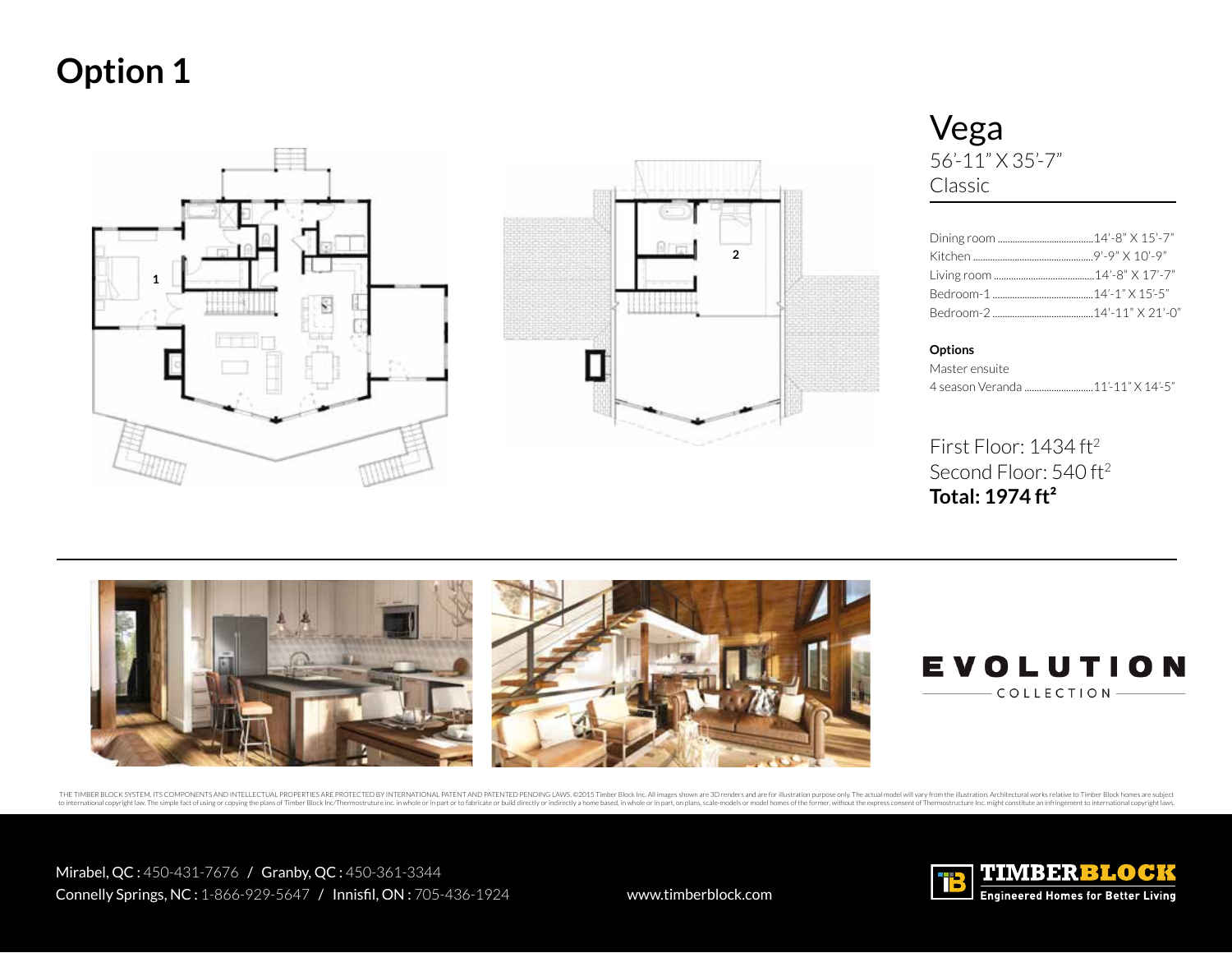

## Vega 66'-7" X 35'-7" Classic

**Options** 

Master ensuite Double Garage ..................................21'-7" X 21'-7"

First Floor: 1246 ft2 Second Floor: 500 ft2 **Total: 1746 ft²**



THE TIMBER BLOCK SYSTEM, ITS COMPONENTS AND INTELLECTUAL PROPERTIES ARE PROTECTED BY INTERNATIONAL PATENTED PENDING LAWS. @2015 Timber Block Inc. All images shown are 3D renders and are for illustration purpose only. The a to international copyright law. The simple fact of using or copying the plans of Timber Block Inc?Thermostruture inc. in whole or in part or to fabricate or build directly or indirectly a home based, in whole or in part, o

Mirabel, QC : 450-431-7676 / Granby, QC : 450-361-3344 Connelly Springs, NC: 1-866-929-5647 / Innisfil, ON: 705-436-1924 www.timberblock.com

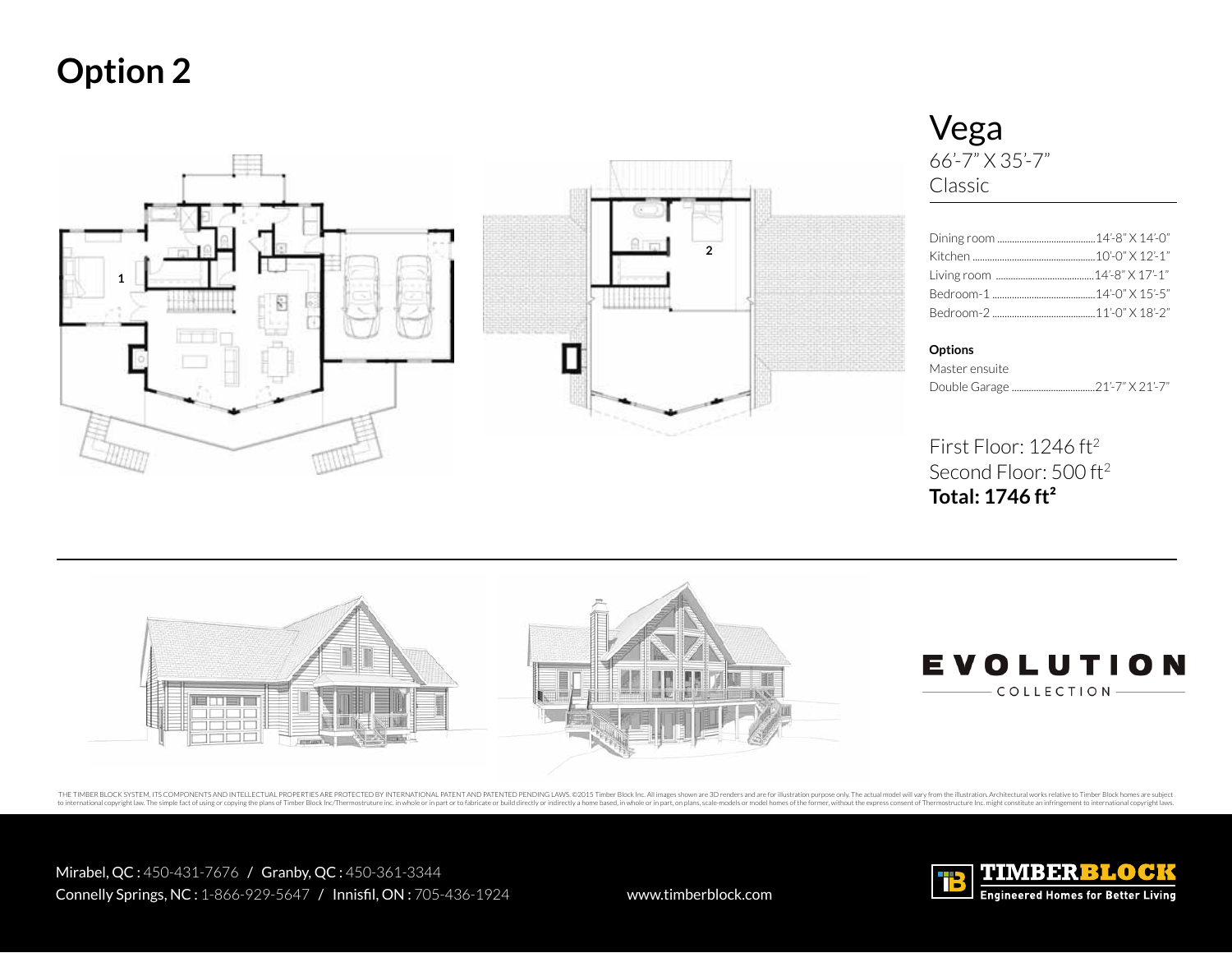



Vega 42'-6" X 35'-7" Classic

### **Option**

4 season Veranda ...........................11'-11" X 14'-5"

First Floor: 1200 ft2 Second Floor: 500 ft<sup>2</sup> **Total: 1700 ft²**



THE TIMBER BLOCK SYSTEM, ITS COMPONENTS AND INTELLECTUAL PROPERTIES ARE PROTECTED BY INTERNATIONAL PATENTED PENDING LAWS. @2015 Timber Block Inc. All limages shown are 3D renders and are for illustration purpose only. The national copyright law. The simple fact of using or copying the plans of Timber Block Inc/Thermostruture inc. in whole or in part or to fabricate or build directly or indirectly a home based, in whole or inpart, on plans,